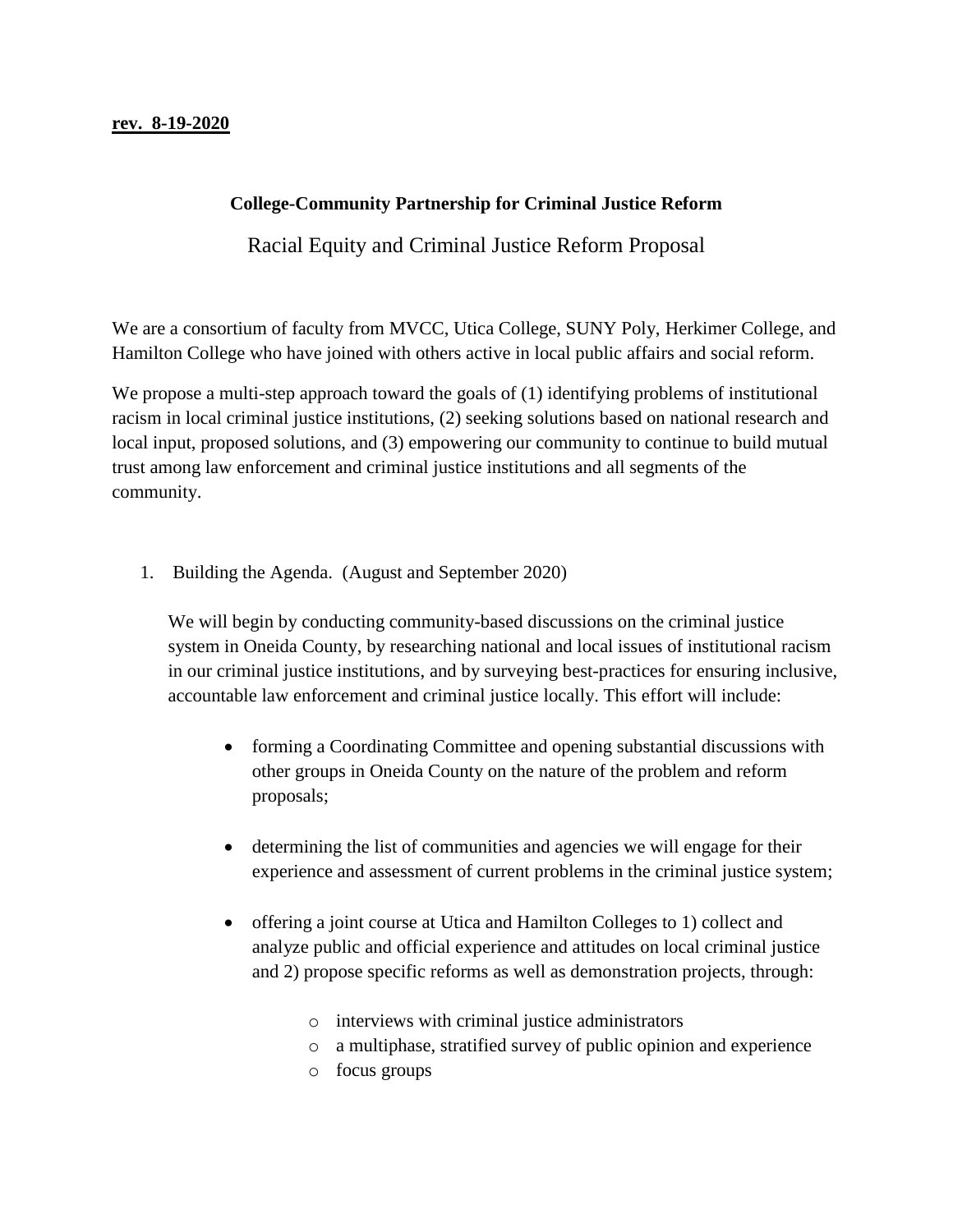- o canvasing of church groups, service organizations, neighborhood groups and other community organizations
- presenting series of lectures and discussions parallel to the joint course, which would be available to the community on-line and by public access broadcasting.
- 2. Assessing Community and Official Experience and Attitudes. (October November)

Members of the Coordinating Committee and students in the joint UC-Hamilton course will be engaged in interviewing individuals and hosting small group meetings throughout the communities and institutions to be studied. As we go, answers will be compared and questions and topics will be refined to obtain a clear picture of both public and official evaluation of the criminal justice system. These discussions, in addition to a professionally conducted poll on these issues, are opportunities for broad, substantive input into the development of reform recommendations.

3. Initial Recommendations. (November, December)

Governor Cuomo's June 12, 2020, Executive Order (203), requires a plan of action for law enforcement reform by April 1, 2021. We will prepare a list of recommendations to present to the political subdivisions in Oneida County by January 1, 2020. However, as this is a large undertaking of a historic nature, this will not be the end of the reform process. Law enforcement is part of a criminal justice system. Reform should encompass, as well, prosecution, court proceedings, probation, public defense, and corrections.

4. Community Reaction and Consensus-Building. (January-February)

We will co-host with community groups and local governments a series of public meetings to review what we have found and what we recommend, in light of the national research and evidence-based best practices. These meetings will be advertised and conducted to maximize input from the public, so that we can revise our recommendations accordingly.

5. Community Empowerment. (Feb-March)

The process described here is shaped by the Governor's April 1, 2021, law enforcement agency reform deadline. This is perhaps the kind of push needed to get us past talk on